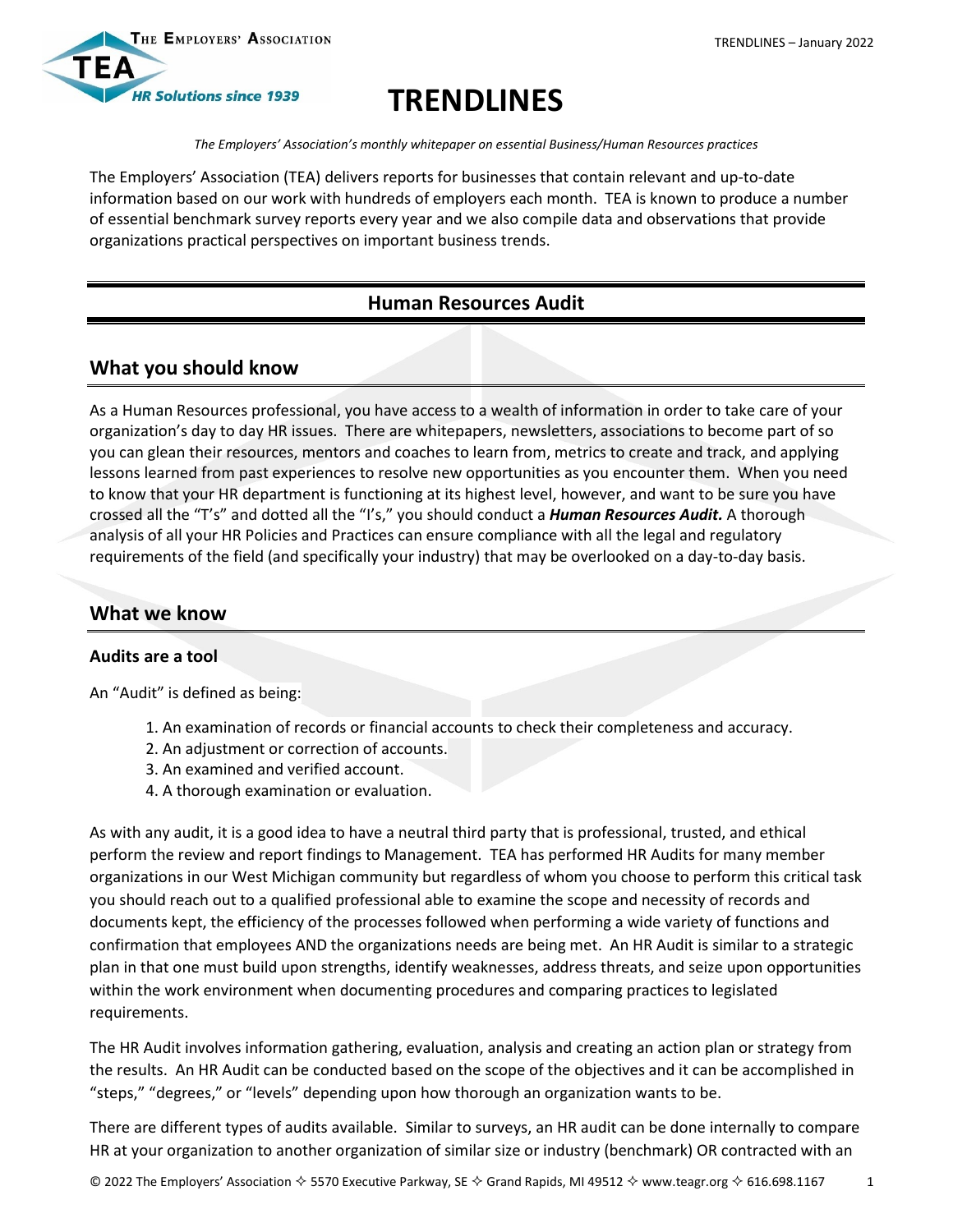outside consultant to conduct the audit (external) and generate appropriate reports. Since consultants do these audits frequently, they have a much broader perspective and can provide more objective data – usually in less time – than if you had tried to conduct one yourself.

Audits can be conducted on internal statistics (turnover, absenteeism, engagement, etc.) comparing internal data departmentally, by location (if multiple), job function, seniority date or supervisor's name, etc. Another type of audit would be to focus on goals or objectives – did the department do what it set out to do? Were hiring goals reached? Was absenteeism controlled as predicted? It will depend on your organization as to which type will fit your culture the best in order to support your organizations growth plans of production and culture.

### **When to do an HR Audit**

Conducting an HR Audit can be a cumbersome task and take time but some events can trigger a review of the HR function more than others. Some of these reasons would include:

- 1. When there has been a change in management or a change in ownership it can be most helpful to review how responsibilities have been handled and to evaluate if a process (or all processes) still fits the intent or culture of new management (or determine if it should it be revised).
- 2. Laws change frequently. Conducting an HR Audit annually can ensure that regulations have not changed OR be used to identify what needs to be modified.
- 3. Widespread pandemics. It is overwhelming when we think of how COVID-19 has impacted the HR function over the last two years. Most HR and employment processes have had to change due to working conditions and regulations – it is better to anticipate and plan for change rather than to reflexively respond to it. When (if?) the pandemic settles down, HR in many organizations might want to consider an HR Audit to determine where they are and where the HR function is headed and what is needed to get there smoothly and successfully.
- 4. An HR Audit can include a review of current compensation rates against benchmark data and determine steps to alleviate any wage compression that might be happening (this would not have to be as thorough as a full compensation study). Even before COVID-19 hit employers were having a difficult time recruiting and hiring and as a result entry level wages began to increase.
- 5. Regulations are frequently tied to organizational growth. As organizations grow, their processes change and these modifications need to be reviewed and assessed from time to time. An example could be that a product line changes and companies can require new skills within the workforce. What training might be necessary for employees to successfully execute these new skills? (What is the cost, where will it take place and when?) How do these new skills integrate with current skills/processes? How does HR have to adapt in order to recruit new employees for different lines of business? Does your HR staff have the experience to recruit these new employees or to find the necessary training programs to up-skill the current workforce? An HR Audit can help plan for such developments.

#### **HR Audits are an investment**

HR Audits are a comprehensive instrument that, when utilized, can support an organization on its way to higher success by discovering potential weaknesses, building them into strengths, minimizing threats and creating new opportunities for growth and development. All of this takes strategy, time, organization, and support.

Human Resources is an area that touches each and every other area of the organization. Every area has employees, people who get the work done, and HR generally has contact with every one of those employees. HR can participate in a survey to get the reports, or can write a handbook or develop a compensation study,